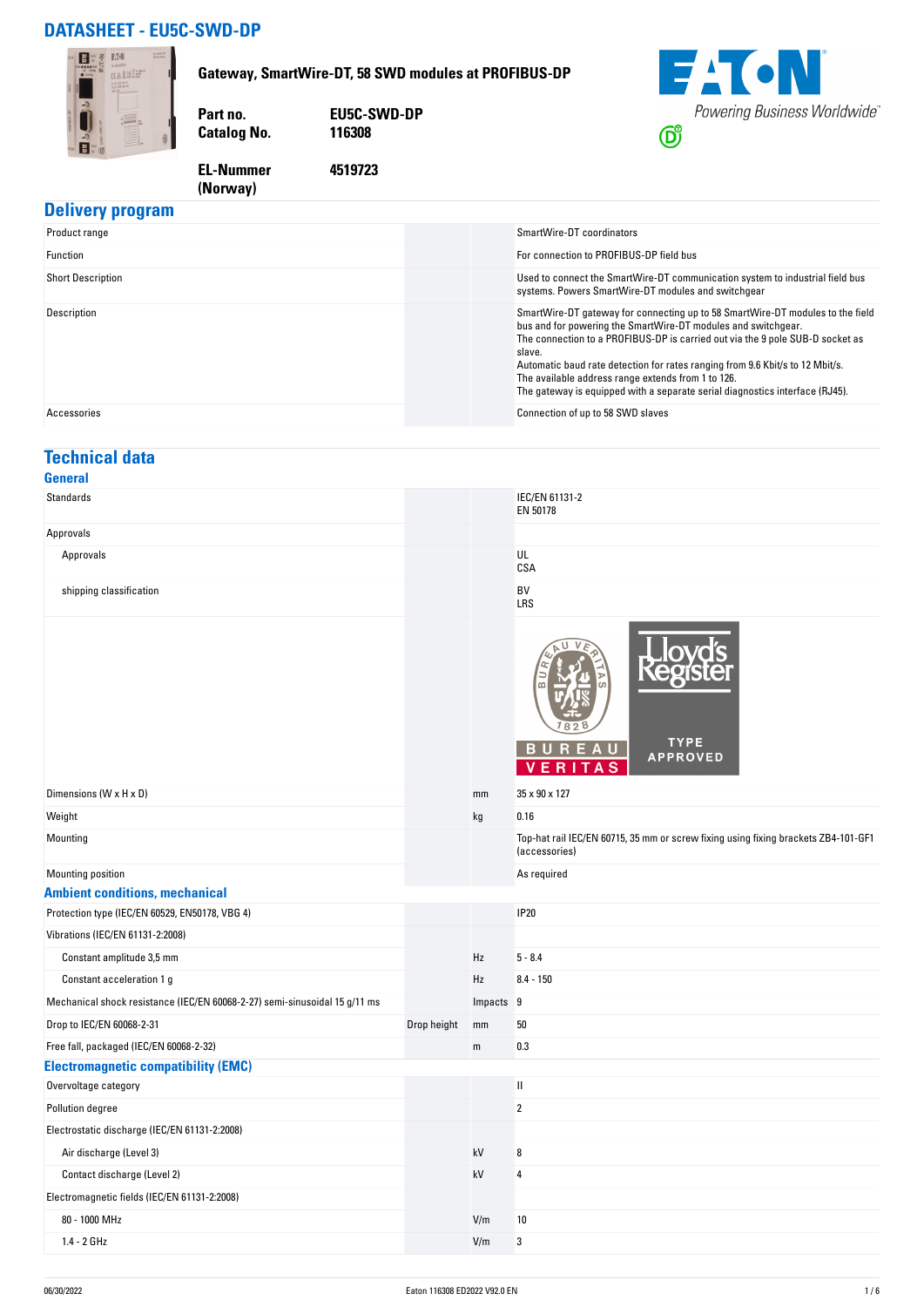| 2 - 2.7 GHz                                                                       |                           | V/m             | 1                                                                   |
|-----------------------------------------------------------------------------------|---------------------------|-----------------|---------------------------------------------------------------------|
| Radio interference suppression                                                    |                           |                 | <b>EN 55011 Class A</b>                                             |
| Burst (IEC/EN 61131-2:2008, Level 3)                                              |                           |                 |                                                                     |
| Supply cable                                                                      |                           | kV              | 2                                                                   |
| Fieldbus cable                                                                    |                           | kV              | 1                                                                   |
| SmartWire-DT cable                                                                |                           | kV              | 1                                                                   |
| Surge (IEC/EN 61131-2:2008, Level 1)                                              |                           |                 |                                                                     |
| Supply cable                                                                      |                           |                 | $0.5$ kV                                                            |
| Radiated RFI (IEC/EN 61131-2:2008, Level 3)                                       |                           | V               | 10                                                                  |
| <b>Operating conditions</b>                                                       |                           |                 |                                                                     |
| Climatic environmental conditions                                                 |                           |                 |                                                                     |
| Climatic proofing                                                                 |                           |                 | In accordance with IEC 60068-2                                      |
| Ambient temperature                                                               |                           |                 |                                                                     |
| Operation                                                                         | $\vartheta$               | °C              | $-25 - +55$                                                         |
| Storage                                                                           | $\vartheta$               | °C              | $-40 - +70$                                                         |
| Atmospheric conditions                                                            |                           |                 |                                                                     |
| Relative humidity, non-condensing (IEC/EN 60068-2-30)                             |                           | $\%$            | $5 - 95$                                                            |
| Air pressure (operation)                                                          |                           | hPa             | 795 - 1080                                                          |
| <b>Supply voltage UAux</b>                                                        |                           |                 |                                                                     |
| Rated operational voltage                                                         | $U_{Aux}$                 | $\sf V$         | 24 V DC (-15/+20%)                                                  |
| Residual ripple on the input voltage                                              |                           | %               | $\leq 5$                                                            |
| Protection against polarity reversal                                              |                           |                 | Yes                                                                 |
| Max. current                                                                      | $I_{\text{max}}$          | Α               | 3                                                                   |
| Short-circuit rating                                                              |                           |                 | no, external fuse FAZ Z3                                            |
| Power loss                                                                        | P                         | W               | Normally 1                                                          |
| Potential isolation                                                               |                           |                 | No                                                                  |
| Rated operating voltage of 24-V-DC slaves                                         |                           | V               |                                                                     |
|                                                                                   |                           |                 | typ. $U_{Aux}$ - 0.2                                                |
| <b>Supply voltage UPow</b><br>Supply voltage                                      |                           | V               | 24 V DC (-15/+20%)                                                  |
|                                                                                   | U <sub>Pow</sub>          |                 |                                                                     |
| Input voltage ripple                                                              |                           | $\%$            | $\leq 5$                                                            |
| Protection against polarity reversal                                              |                           |                 | yes                                                                 |
| Rated current                                                                     |                           | А               | 0.7                                                                 |
| Overload proof                                                                    |                           |                 | yes                                                                 |
| Inrush current and duration                                                       |                           | Α               | 12.5 A/6 ms                                                         |
| Heat dissipation at 24 V DC                                                       |                           | W               | 3.8                                                                 |
| Potential isolation between U <sub>Pow</sub> and 15 V SmartWire-DT supply voltage |                           |                 | No                                                                  |
| Bridging voltage dips                                                             |                           | ms              | 10                                                                  |
| <b>Repetition rate</b>                                                            |                           | $\mathbb S$     | 1                                                                   |
| <b>Status indication</b>                                                          |                           | LED             | yes                                                                 |
| <b>SmartWire-DT supply voltage</b>                                                |                           |                 |                                                                     |
| Rated operating voltage                                                           | $\mathsf{U}_{\mathsf{e}}$ | V               | $14,5 \pm 3 \%$                                                     |
| max. current                                                                      | $I_{\text{max}}$          | Α               | 0.7                                                                 |
| Short-circuit rating                                                              |                           |                 | Yes                                                                 |
| <b>Connection supply voltages</b>                                                 |                           |                 |                                                                     |
| <b>Connection type</b>                                                            |                           |                 | Push in terminals                                                   |
| Solid                                                                             |                           | mm <sup>2</sup> | $0.2 - 1.5$                                                         |
| Flexible with ferrule                                                             |                           | mm <sup>2</sup> | $0.25 - 1.5$                                                        |
| UL/CSA solid or stranded                                                          |                           | AWG             | $24 - 16$                                                           |
| <b>SmartWire-DT network</b>                                                       |                           |                 |                                                                     |
| <b>Station type</b>                                                               |                           |                 | SmartWire-DT master                                                 |
| Number of SmartWire-DT slaves                                                     |                           |                 | 58                                                                  |
| <b>Baud Rates</b>                                                                 |                           | kBd             | 125<br>250                                                          |
| Status indication                                                                 |                           |                 | SmartWire-DT master LED: red/green<br>Configurations LED: red/green |
| Connections                                                                       |                           |                 | Plug, 8-pole                                                        |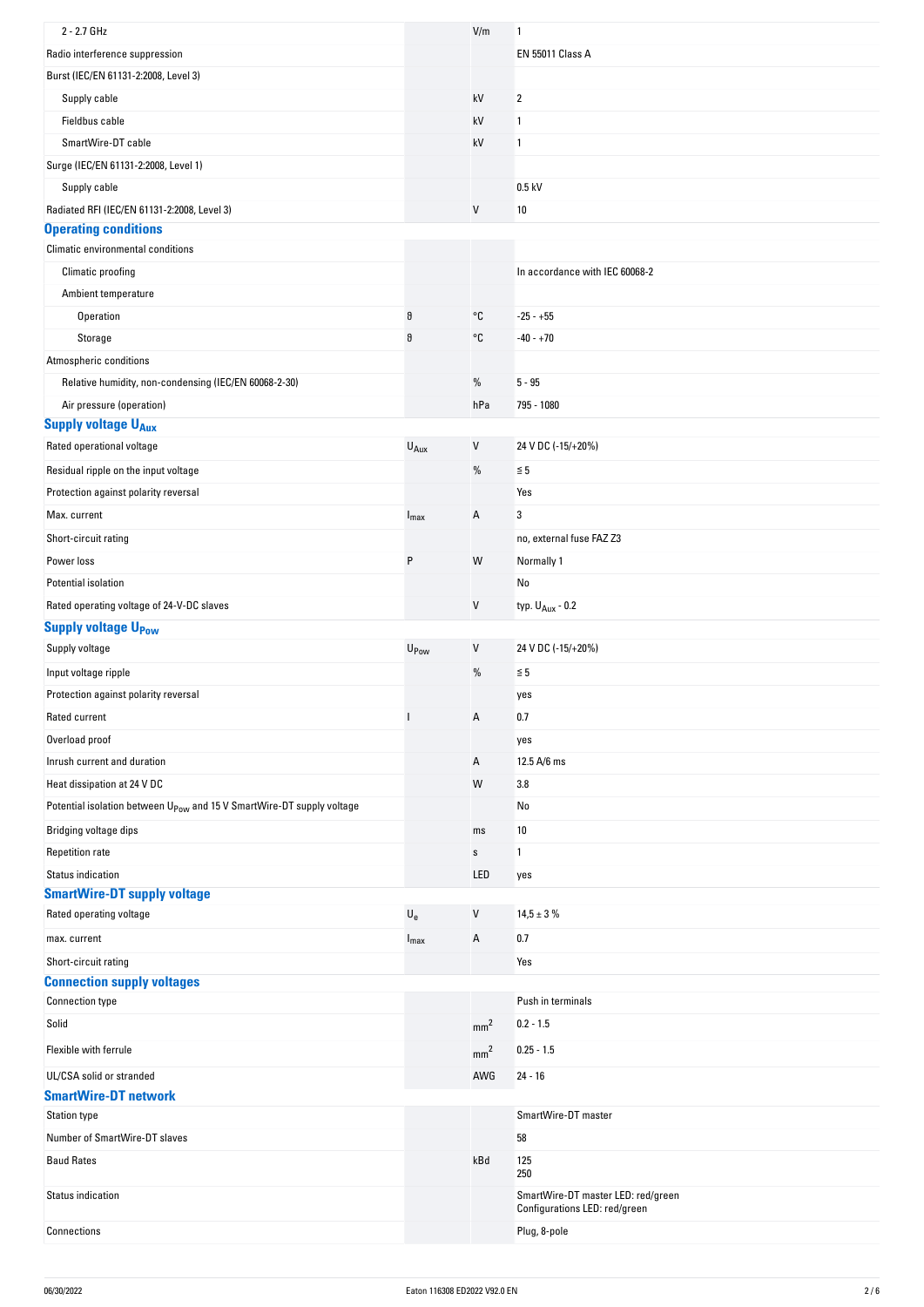| Plug connector                           |              |            | <b>Blade terminal SWD4-8MF2</b>                                                                                                                                                                                                                             |
|------------------------------------------|--------------|------------|-------------------------------------------------------------------------------------------------------------------------------------------------------------------------------------------------------------------------------------------------------------|
| <b>Fieldbus interface</b>                |              |            |                                                                                                                                                                                                                                                             |
| Module type                              |              |            | <b>PROFIBUS DP slave</b>                                                                                                                                                                                                                                    |
| Protocol                                 |              |            | PROFIBUS-DP                                                                                                                                                                                                                                                 |
| Input data, max.                         |              | Byte       | 240                                                                                                                                                                                                                                                         |
| Output data, max.                        |              | Byte       | 240                                                                                                                                                                                                                                                         |
| <b>Baud Rate</b>                         |              |            |                                                                                                                                                                                                                                                             |
| <b>Baud Rates</b>                        |              |            | up to 12 MBit/s                                                                                                                                                                                                                                             |
| Baud rate setting                        |              |            | automatic                                                                                                                                                                                                                                                   |
| <b>Station address</b>                   |              |            | 2125                                                                                                                                                                                                                                                        |
| Address allocation                       |              |            | via DIP switch                                                                                                                                                                                                                                              |
| Status display interface                 | Multi colour | <b>LED</b> | <b>DP</b>                                                                                                                                                                                                                                                   |
| <b>Terminating resistor</b>              |              |            | Switchable via field bus connectors                                                                                                                                                                                                                         |
| Connection design for field bus          |              |            | 1 x D-SUB socket, 9-pin                                                                                                                                                                                                                                     |
| Potential isolation                      |              |            | Yes                                                                                                                                                                                                                                                         |
| <b>Technical data in sheet catalogue</b> |              |            |                                                                                                                                                                                                                                                             |
| Other technical data (sheet catalogue)   |              |            | <b>Technical data</b>                                                                                                                                                                                                                                       |
| <b>Notes</b>                             |              |            | If contactors with a total current consumption > 3 A are connected, a power feeder<br>module EU5C-SWD-PF1/2 has to be used.<br>If SWD modules with a total current consumption > 0.7 A are connected, a power<br>feeder module EU5C-SWD-PF2 has to be used. |

# **Design verification as per IEC/EN 61439**

| Technical data for design verification                                                                                    |                   |    |                                                                                                                                     |
|---------------------------------------------------------------------------------------------------------------------------|-------------------|----|-------------------------------------------------------------------------------------------------------------------------------------|
| Rated operational current for specified heat dissipation                                                                  | $I_n$             | Α  | $\boldsymbol{0}$                                                                                                                    |
| Heat dissipation per pole, current-dependent                                                                              | $P_{vid}$         | W  | 0                                                                                                                                   |
| Equipment heat dissipation, current-dependent                                                                             | $P_{\text{vid}}$  | W  | 0                                                                                                                                   |
| Static heat dissipation, non-current-dependent                                                                            | $P_{VS}$          | W  | 1                                                                                                                                   |
| Heat dissipation capacity                                                                                                 | $P_{\text{diss}}$ | W  | 0                                                                                                                                   |
| Operating ambient temperature min.                                                                                        |                   | °C | $-25$                                                                                                                               |
| Operating ambient temperature max.                                                                                        |                   | °C | 55                                                                                                                                  |
| Degree of Protection                                                                                                      |                   |    | <b>IP20</b>                                                                                                                         |
| IEC/EN 61439 design verification                                                                                          |                   |    |                                                                                                                                     |
| 10.2 Strength of materials and parts                                                                                      |                   |    |                                                                                                                                     |
| 10.2.2 Corrosion resistance                                                                                               |                   |    | Meets the product standard's requirements.                                                                                          |
| 10.2.3.1 Verification of thermal stability of enclosures                                                                  |                   |    | Meets the product standard's requirements.                                                                                          |
| 10.2.3.2 Verification of resistance of insulating materials to normal heat                                                |                   |    | Meets the product standard's requirements.                                                                                          |
| 10.2.3.3 Verification of resistance of insulating materials to abnormal heat<br>and fire due to internal electric effects |                   |    | Meets the product standard's requirements.                                                                                          |
| 10.2.4 Resistance to ultra-violet (UV) radiation                                                                          |                   |    | Meets the product standard's requirements.                                                                                          |
| 10.2.5 Lifting                                                                                                            |                   |    | Does not apply, since the entire switchgear needs to be evaluated.                                                                  |
| 10.2.6 Mechanical impact                                                                                                  |                   |    | Does not apply, since the entire switchgear needs to be evaluated.                                                                  |
| 10.2.7 Inscriptions                                                                                                       |                   |    | Meets the product standard's requirements.                                                                                          |
| 10.3 Degree of protection of ASSEMBLIES                                                                                   |                   |    | Meets the product standard's requirements.                                                                                          |
| 10.4 Clearances and creepage distances                                                                                    |                   |    | Meets the product standard's requirements.                                                                                          |
| 10.5 Protection against electric shock                                                                                    |                   |    | Does not apply, since the entire switchgear needs to be evaluated.                                                                  |
| 10.6 Incorporation of switching devices and components                                                                    |                   |    | Does not apply, since the entire switchgear needs to be evaluated.                                                                  |
| 10.7 Internal electrical circuits and connections                                                                         |                   |    | Is the panel builder's responsibility.                                                                                              |
| 10.8 Connections for external conductors                                                                                  |                   |    | Is the panel builder's responsibility.                                                                                              |
| 10.9 Insulation properties                                                                                                |                   |    |                                                                                                                                     |
| 10.9.2 Power-frequency electric strength                                                                                  |                   |    | Is the panel builder's responsibility.                                                                                              |
| 10.9.3 Impulse withstand voltage                                                                                          |                   |    | Is the panel builder's responsibility.                                                                                              |
| 10.9.4 Testing of enclosures made of insulating material                                                                  |                   |    | Is the panel builder's responsibility.                                                                                              |
| 10.10 Temperature rise                                                                                                    |                   |    | The panel builder is responsible for the temperature rise calculation. Eaton will<br>provide heat dissipation data for the devices. |
| 10.11 Short-circuit rating                                                                                                |                   |    | Is the panel builder's responsibility.                                                                                              |
| 10.12 Electromagnetic compatibility                                                                                       |                   |    | Is the panel builder's responsibility.                                                                                              |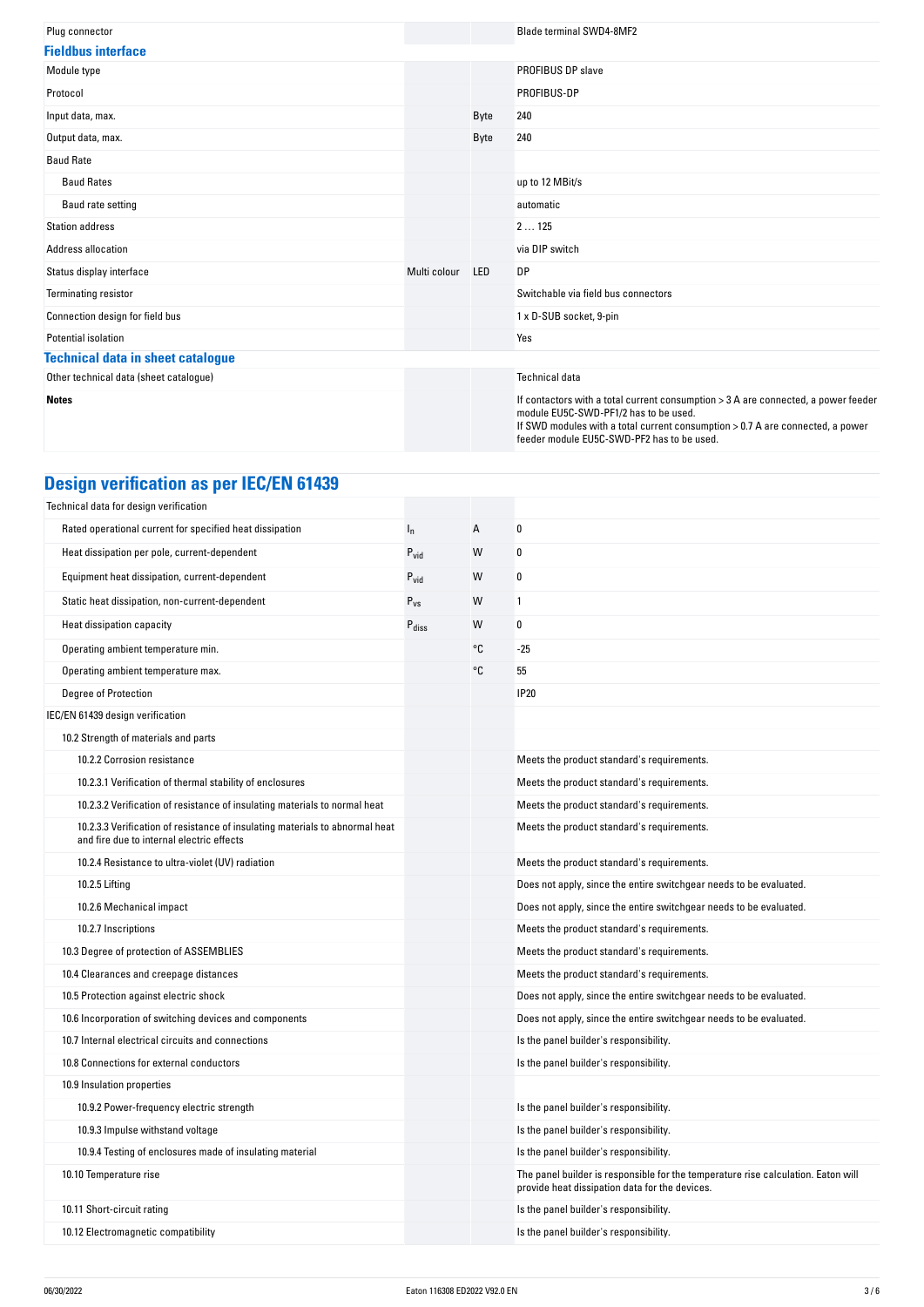10.13 Mechanical function The instruction The device meets the requirements, provided the information in the instruction leaflet (IL) is observed.

### **Technical data ETIM 8.0**

Programmable logic controllers PLC (EG000024) / Fieldbus, decentr. periphery - communication module (EC001604)

| Electric engineering, automation, process control engineering / Control / Field bus, decentralized peripheral / Field bus, decentralized peripheral - communications module |  |
|-----------------------------------------------------------------------------------------------------------------------------------------------------------------------------|--|
| (ecl@ss10.0.1-27-24-26-08 [BAA073013])                                                                                                                                      |  |

| Supply voltage AC 50 Hz                                | $\sf V$      | $0 - 0$       |
|--------------------------------------------------------|--------------|---------------|
| Supply voltage AC 60 Hz                                | V            | $0 - 0$       |
| Supply voltage DC                                      | $\mathsf{V}$ | $20.4 - 28.8$ |
| Voltage type of supply voltage                         |              | DC            |
| Supporting protocol for TCP/IP                         |              | No            |
| Supporting protocol for PROFIBUS                       |              | No            |
| Supporting protocol for CAN                            |              | No            |
| Supporting protocol for INTERBUS                       |              | No            |
| Supporting protocol for ASI                            |              | No            |
| Supporting protocol for KNX                            |              | No            |
| Supporting protocol for Modbus                         |              | No            |
| Supporting protocol for Data-Highway                   |              | No            |
| Supporting protocol for DeviceNet                      |              | Yes           |
| Supporting protocol for SUCONET                        |              | No            |
| Supporting protocol for LON                            |              | No            |
| Supporting protocol for SERCOS                         |              | No            |
| Supporting protocol for PROFINET IO                    |              | No            |
| Supporting protocol for PROFINET CBA                   |              | No            |
| Supporting protocol for Foundation Fieldbus            |              | No            |
| Supporting protocol for EtherNet/IP                    |              | No            |
| Supporting protocol for AS-Interface Safety at Work    |              | No            |
| Supporting protocol for DeviceNet Safety               |              | No            |
| Supporting protocol for INTERBUS-Safety                |              | No            |
| Supporting protocol for PROFIsafe                      |              | No            |
| Supporting protocol for SafetyBUS p                    |              | No            |
| Supporting protocol for other bus systems              |              | No            |
| Radio standard Bluetooth                               |              | No            |
| Radio standard Wi-Fi 802.11                            |              | No            |
| <b>Radio standard GPRS</b>                             |              | No            |
| Radio standard eGPRS                                   |              | No            |
| Radio standard GSM                                     |              | No            |
| Radio standard LTE                                     |              | No            |
| Radio standard UMTS                                    |              | No            |
| 10 link master                                         |              | No            |
| System accessory                                       |              | Yes           |
| Degree of protection (IP)                              |              | <b>IP20</b>   |
| With potential separation                              |              | No            |
| Fieldbus connection over separate bus coupler possible |              | No            |
| Rail mounting possible                                 |              | Yes           |
| Wall mounting/direct mounting                          |              | Yes           |
| Front built-in possible                                |              | No            |
| Rack-assembly possible                                 |              | No            |
| Suitable for safety functions                          |              | Yes           |
| SIL according to IEC 61508                             |              | None          |
| Performance level according to EN ISO 13849-1          |              | None          |
| Appendant operation agent (Ex ia)                      |              | No            |
| Appendant operation agent (Ex ib)                      |              | No            |
| Explosion safety category for gas                      |              | None          |
| Explosion safety category for dust                     |              | None          |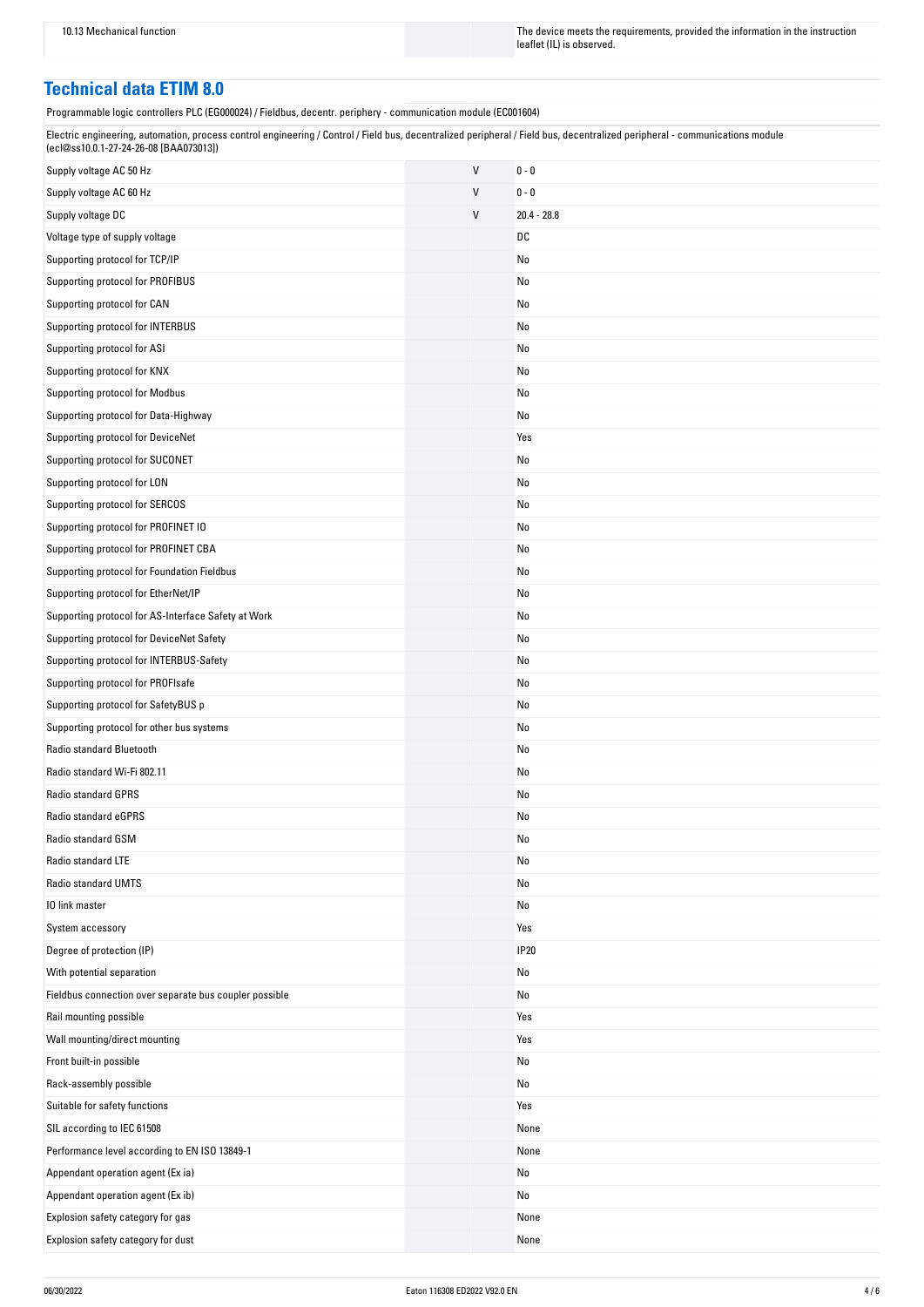| Width  | mm | 35  |
|--------|----|-----|
| Height | mm | 90  |
| Depth  | mm | 127 |

| <b>Approvals</b>                     |                          |
|--------------------------------------|--------------------------|
| UL File No.                          | E29184                   |
| UL Category Control No.              | <b>NKCR</b>              |
| CSA File No.                         | 2324643                  |
| <b>CSA Class No.</b>                 | 3211-07                  |
| North America Certification          | UL listed, CSA certified |
| Specially designed for North America | No                       |

## **Dimensions**



SmartWire-DT Gateways